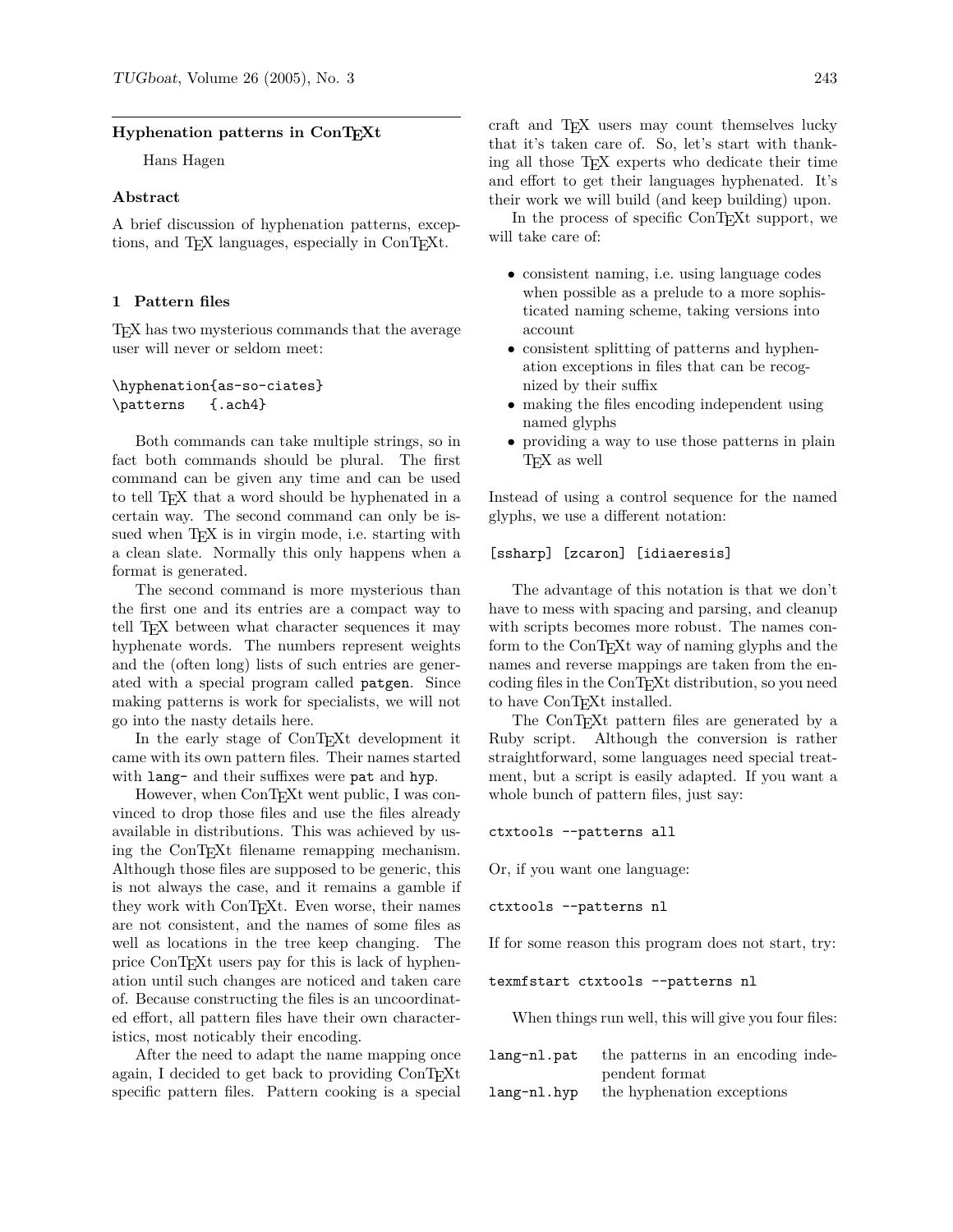| lang-nl.log the conversion log (can be deleted |
|------------------------------------------------|
| afterwards)                                    |
| lang-nl.rme the preambles of the files used    |
| (copyright notices and such)                   |

If you redistribute the files, it makes sense to bundle the rme files as well, unless the originals are already in the distribution. It makes no sense to keep the log files on your system. When the file lang-all.xml is present, the info from that file will be used and added to the pattern and hyphenation files. In that case no rme and log file will be generated, unless --log is specified.

In the Dutch pattern file you will notice entries like the following:

## e[ediaeresis]n3

So, instead of those funny (encoding specific) ^^fc or (format specific) \"e we use names. Although this looks ConTEXt dependent it is rather easy to map those names back to characters, especially when one takes into account that most languages only have a few of those special characters and we only have to deal with lowercase instances.

The ConTEXt support module supp-pat.tex is quite generic and contains only a few lines of code. Actually, most of the code consists of a dedicated XML handler. Loading a pattern meant for EC encoded fonts in a system other than ConTEXt is done as follows:

```
\bgroup
```

```
\input supp-pat
```

```
\lccode"FC="FC
  \definepatterntoken ediaeresis ^^fc
\lccode"FF="FF
  \definepatterntoken ssharp ^^ff
...
\enablepatterntokens
\enablepatternxml
\input lang-de.pat
```

```
\input lang-de.hyp
\egroup
```
In addition to this one may want to set additional lower and uppercase codes. In  $\varepsilon$ -T<sub>E</sub>X these are stored with the language.

Just for completeness we provide the magic command to generate the XML variants:

ctxtools --patterns --xml all

This will give you files like:

```
<?xml version='1.0' standalone='yes'?>
\left\langle -\right\rangle some comment \left\langle -\right\rangle<patterns>
```
... e&ediaeresis;n3 ... </patterns>

This is also accepted as input but for our purpose it's probably best to stick to the normal method. The pattern language is a T<sub>E</sub>X specific one anyway.

## **2 Installing languages**

Installing a language in ConTEXt should not take too much effort given that the language is supported. Language specific labels are grouped in lang-\* files, like lang-ger.tex for the germanic languages.

Patterns will be loaded from the files in the general T<sub>F</sub>X distribution unless lang-nl.pat is found, in which case ConT<sub>E</sub>X<sub>t</sub> assumes that you prefer the ConT<sub>E</sub>Xt patterns. In that case, run

```
ctxtools --patterns all
```
You need to move the files to the ConT<sub>EXt</sub> base path that you can locate with:

```
textools --find context.tex
```
You can also use kpsewhich, but the above method does an extensive search. Of course you can also generate the files on a temporary location. Now it's time to generate the formats:

texexec --make --all

Since  $X \nsubseteq Y$  needs patterns in UTF-8 encoding, we provide a switch for achieving that:

#### texexec --make --all --utf8

Beware: you need to load patterns for each language and encoding combination you are going to use. You can configure your local cont-usr file to take care of this. When an encoding does not have the characters that are needed, you will get an error. When using the non-ConT<sub>EX</sub>t versions this may go unnoticed because the encoding is hard coded in the